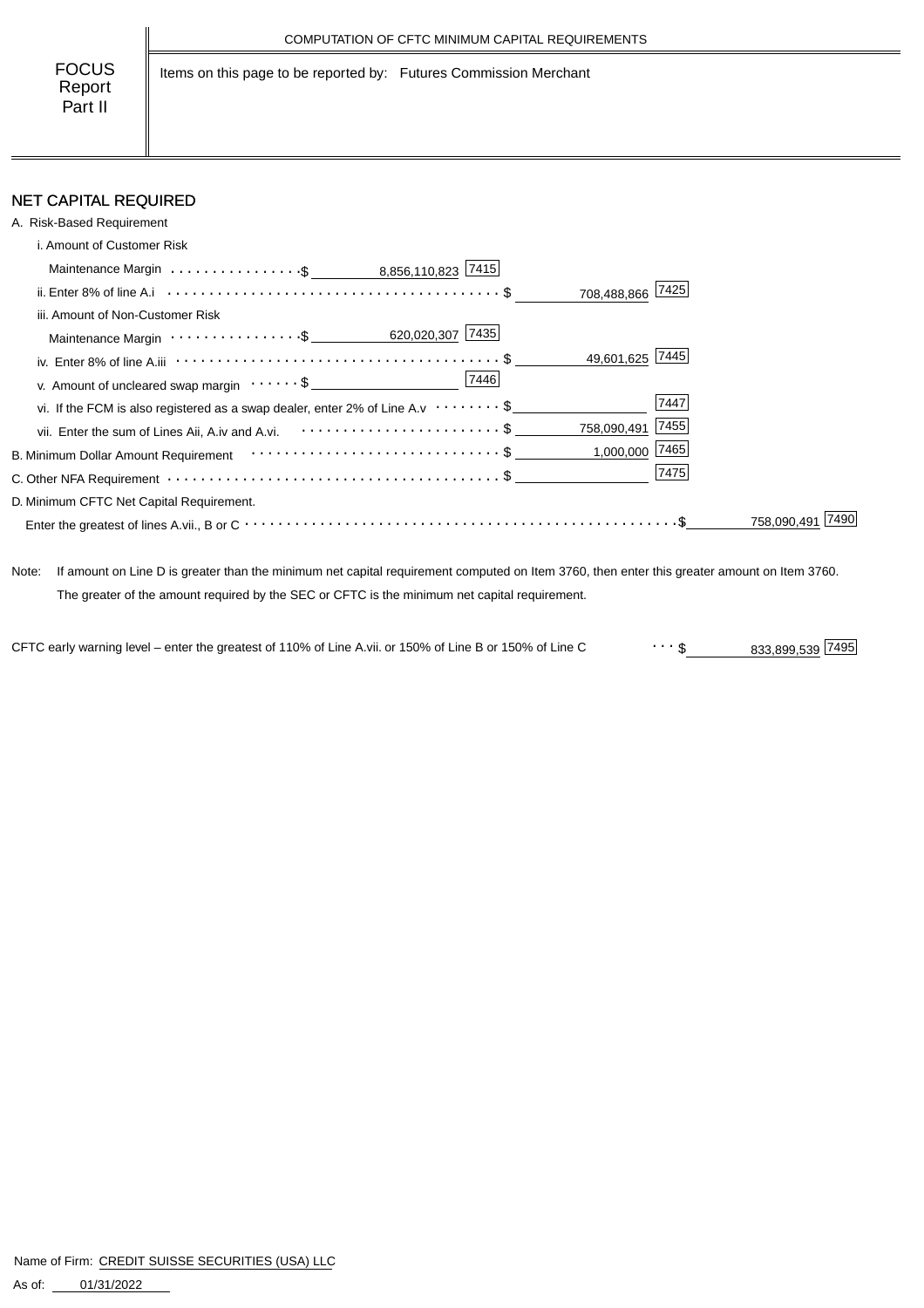Part II | Items on this page to be reported by: Futures Commission Merchant

## SEGREGATION REQUIREMENTS

| 1. Net ledger balance                                                                                                                                                                                                          |                        |                |
|--------------------------------------------------------------------------------------------------------------------------------------------------------------------------------------------------------------------------------|------------------------|----------------|
| A. Cash                                                                                                                                                                                                                        | 1,899,558,951 7010     |                |
|                                                                                                                                                                                                                                | 872,495,022 7020       |                |
| 2. Net unrealized profit (loss) in open futures contracts traded on a contract market $\cdots\cdots\cdots\cdots\cdots\cdots$ \$                                                                                                | $(148, 222, 598)$ 7030 |                |
| 3. Exchange traded options                                                                                                                                                                                                     |                        |                |
| A. Add market value of open option contracts purchased on a contract market enter-inferent content of the content                                                                                                              | 121,666,694 7032       |                |
| B. Deduct market value of open option contracts granted (sold) on a contract market $\cdots\cdots\cdots\cdots\cdots\cdots$                                                                                                     | 75,193,826) 7033       |                |
|                                                                                                                                                                                                                                | 2,670,304,243 7040     |                |
| 5. Accounts liquidating to a deficit and accounts with debit balances                                                                                                                                                          |                        |                |
| - gross amount \bit \\contract \\contract \\contract \\contract \\contract \\contract \\contract \\contract \\contract \\contract \\contract \\contract \\contract \\contract \\contract \\contract \\contract \\contract \\co |                        |                |
|                                                                                                                                                                                                                                | 57,049 7050            |                |
|                                                                                                                                                                                                                                | 2,670,361,292 7060     |                |
| <b>FUNDS IN SEGREGATED ACCOUNTS</b>                                                                                                                                                                                            |                        |                |
| 7. Deposited in segregated funds bank accounts                                                                                                                                                                                 |                        |                |
| A. Cash                                                                                                                                                                                                                        | 562,546,269 7070       |                |
|                                                                                                                                                                                                                                |                        | $0$ 7080       |
|                                                                                                                                                                                                                                | 676,892,844 7090       |                |
| 8. Margins on deposit with derivatives clearing organizations of contract markets                                                                                                                                              |                        |                |
| A. Cash                                                                                                                                                                                                                        | 1,338,104,961 7100     |                |
|                                                                                                                                                                                                                                |                        | $0\sqrt{7110}$ |
| C. Securities held for particular customers or option customers in lieu of cash (at market) $\cdots \cdots \cdots \cdots$ \$ ____________195,602,179 7120                                                                      |                        |                |
|                                                                                                                                                                                                                                | 49,464,600 7130        |                |
| 10. Exchange traded options                                                                                                                                                                                                    |                        |                |
|                                                                                                                                                                                                                                | 121,666,694 7132       |                |
|                                                                                                                                                                                                                                |                        |                |
| 11. Net equities with other FCMs                                                                                                                                                                                               |                        |                |
| A. Net liquidating equity                                                                                                                                                                                                      | 145,713 7140           |                |
|                                                                                                                                                                                                                                |                        | 7160           |
| C. Securities held for particular customers or option customers in lieu of cash (at market) $\cdots\cdots\cdots\cdots\$                                                                                                        |                        | 7170           |
|                                                                                                                                                                                                                                |                        | 7150           |
| 12. Segregated funds on hand (describe:                                                                                                                                                                                        | 2,869,229,434 7180     |                |
|                                                                                                                                                                                                                                |                        |                |
|                                                                                                                                                                                                                                |                        |                |
|                                                                                                                                                                                                                                | 65,350,077 7198        |                |
| 16. Excess (deficiency) funds in segregation over (under) Management Target Amount Excess  \$                                                                                                                                  |                        |                |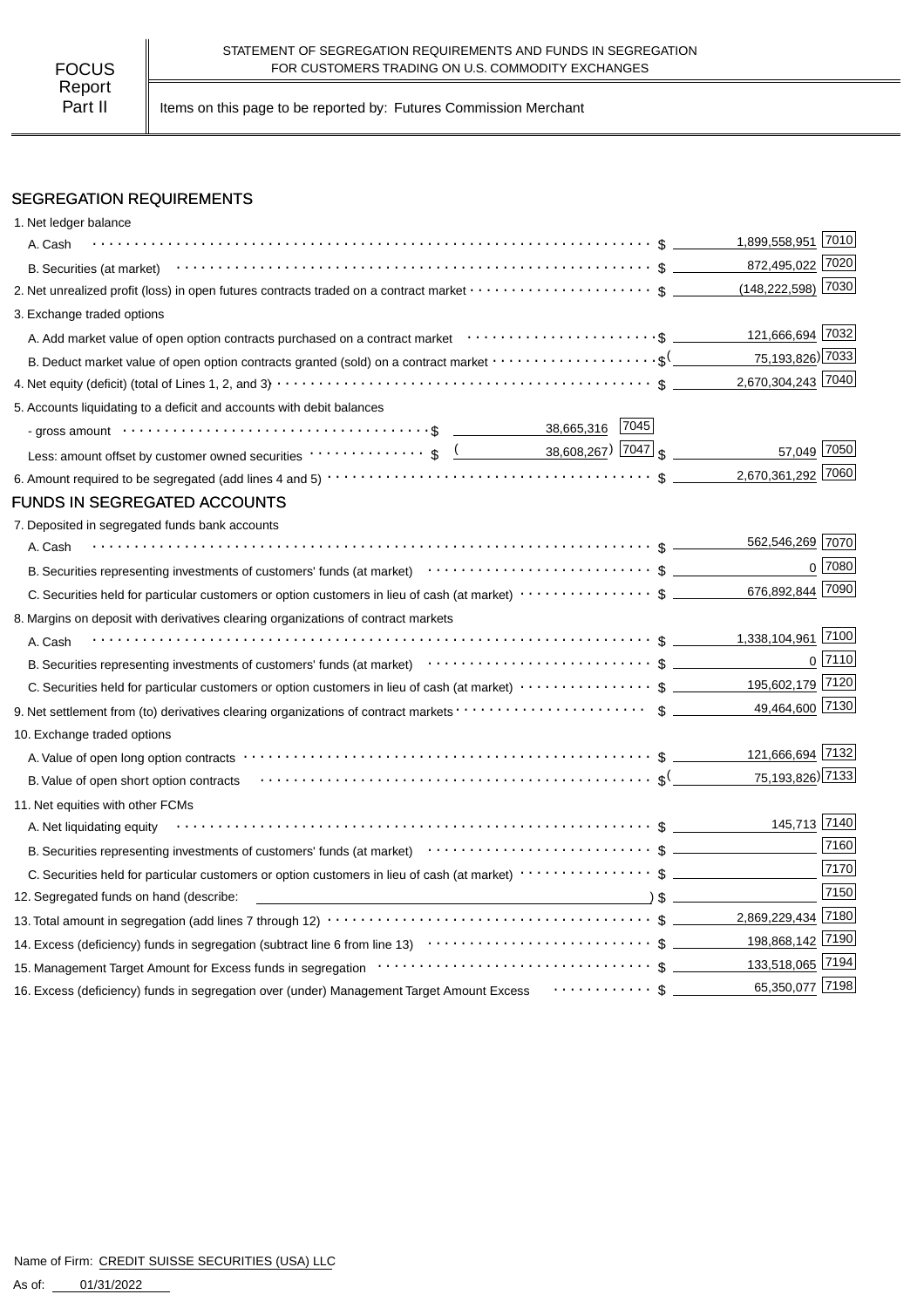#### STATEMENT OF CLEARED SWAPS CUSTOMER SEGREGATION REQUIREMENTS AND FUNDS IN CLEARED SWAPS CUSTOMER ACCOUNTS UNDER SECTION 4D(F) OF THE COMMODITY EXCHANGE ACT

Items on this page to be reported by: Futures Commission Merchant

## CLEARED SWAPS CUSTOMER REQUIREMENTS

| 1. Net ledger balance                                                                                                                                                                                            |                                                |        |
|------------------------------------------------------------------------------------------------------------------------------------------------------------------------------------------------------------------|------------------------------------------------|--------|
| A. Cash                                                                                                                                                                                                          | 5,782,839,852 8500                             |        |
|                                                                                                                                                                                                                  | 1,568,363,031 8510                             |        |
|                                                                                                                                                                                                                  |                                                | 8520   |
| 3. Cleared swaps options                                                                                                                                                                                         |                                                |        |
|                                                                                                                                                                                                                  |                                                | 8530   |
| B. Market value of open cleared swaps option contracts granted (sold) $\cdots\cdots\cdots\cdots\cdots\cdots\cdots\cdots$                                                                                         |                                                | 8540   |
| 4. Net equity (deficit) (add lines 1, 2 and 3) $\cdots$ $\cdots$ $\cdots$ $\cdots$ $\cdots$ $\cdots$ $\cdots$ $\cdots$ $\cdots$ $\cdots$ $\cdots$ $\cdots$ $\cdots$ $\cdots$ $\cdots$ $\cdots$ $\cdots$ $\cdots$ | 6,329,516,394 8550                             |        |
| 5. Accounts liquidating to a deficit and accounts with debit balances                                                                                                                                            |                                                |        |
| 327,170 8560<br>- gross amount $\cdots \cdots \cdots \cdots \cdots \cdots \cdots \cdots \cdots \cdots \cdots \cdots \cdots$                                                                                      |                                                |        |
| Less: amount offset by customer owned securities $\cdots \cdots \cdots \cdots$ \$                                                                                                                                | $304,784$ <sup>)</sup> $8570$ s<br>22,386 8580 |        |
|                                                                                                                                                                                                                  | 6,329,538,780 8590                             |        |
| FUNDS IN CLEARED SWAPS CUSTOMER SEGREGATED ACCOUNTS                                                                                                                                                              |                                                |        |
| 7. Deposited in cleared swaps customer segregated accounts at banks                                                                                                                                              |                                                |        |
| A. Cash                                                                                                                                                                                                          | 373,173,856 8600                               |        |
|                                                                                                                                                                                                                  |                                                | 0 8610 |
|                                                                                                                                                                                                                  | 129,161,718 8620                               |        |
| 8. Margins on deposit with derivatives clearing organizations in cleared swaps customer segregated accounts                                                                                                      |                                                |        |
| A. Cash                                                                                                                                                                                                          | 4,964,738,657 8630                             |        |
| B. Securities representing investment of cleared swaps customers' funds (at market) $\cdots\cdots\cdots\cdots\cdots$ \$                                                                                          |                                                | 0 8640 |
|                                                                                                                                                                                                                  |                                                |        |
|                                                                                                                                                                                                                  |                                                |        |
| 10. Cleared swaps options                                                                                                                                                                                        |                                                |        |
|                                                                                                                                                                                                                  |                                                | 8670   |
|                                                                                                                                                                                                                  |                                                | 8680   |
| 11. Net equities with other FCMs                                                                                                                                                                                 |                                                |        |
| A. Net liquidating equity                                                                                                                                                                                        |                                                | 8690   |
| B. Securities representing investment of cleared swaps customers' funds (at market) $\cdots\cdots\cdots\cdots\cdots$ \$                                                                                          |                                                | 8700   |
| C. Securities held for particular cleared swaps customers in lieu of cash (at market) · · · · · · · · · · · · · · · · · · \$                                                                                     |                                                | 8710   |
| 12. Cleared swaps customer funds on hand (describe: _____________________________                                                                                                                                |                                                | 8715   |
| 13. Total amount in cleared swaps customer segregation (add Lines 7 through 12) $\cdots\cdots\cdots\cdots\cdots\cdots\cdots\cdots\$ \$ ________6,829,763,145 8720                                                |                                                |        |
| 14. Excess (deficiency) funds in cleared swaps customer segregation (subtract Line 6 from Line 13) \$                                                                                                            | 500,224,365 8730                               |        |
| 15. Management target amount for excess funds in cleared swaps segregated accounts \$                                                                                                                            | 316,476,939 8760                               |        |
| 16. Excess (deficiency) funds in cleared swaps customer segregated accounts over (under) management target<br>excess                                                                                             | 183,747,426 8770                               |        |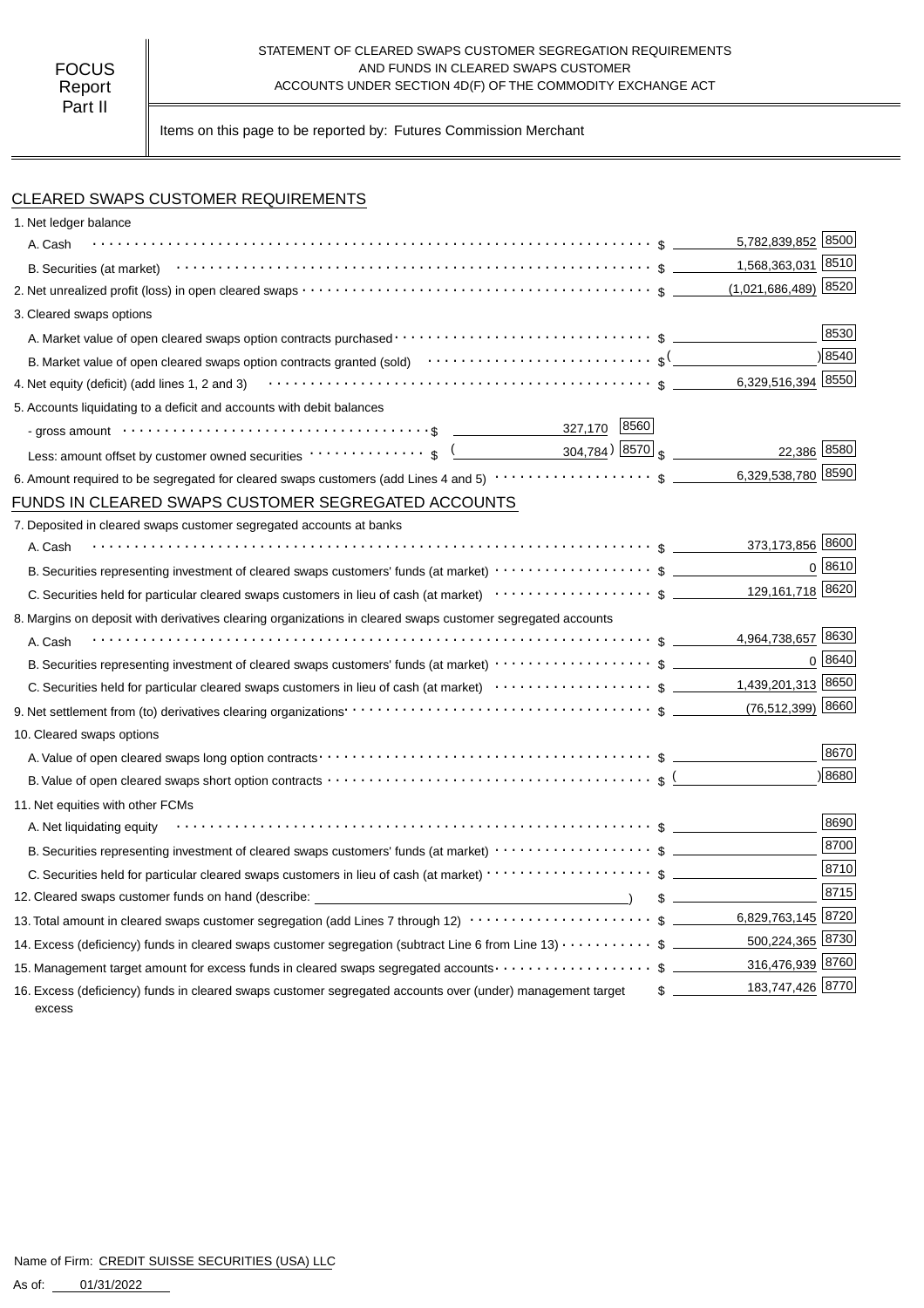| FOCUS   |  |
|---------|--|
| Report  |  |
| Part II |  |

Items on this page to be reported by a: Futures Commission Merchant

|                                                                                                                                                                 | 7200 |
|-----------------------------------------------------------------------------------------------------------------------------------------------------------------|------|
| 2. Funds/property in segregated accounts                                                                                                                        |      |
| 7210<br>A. Cash $\cdots$ $\cdots$ $\cdots$ $\cdots$ $\cdots$ $\cdots$ $\cdots$ $\cdots$ $\cdots$ $\cdots$ $\cdots$ $\cdots$ $\cdots$ $\cdots$ $\cdots$ $\cdots$ |      |
| 7220                                                                                                                                                            |      |
|                                                                                                                                                                 | 7230 |
|                                                                                                                                                                 | 7240 |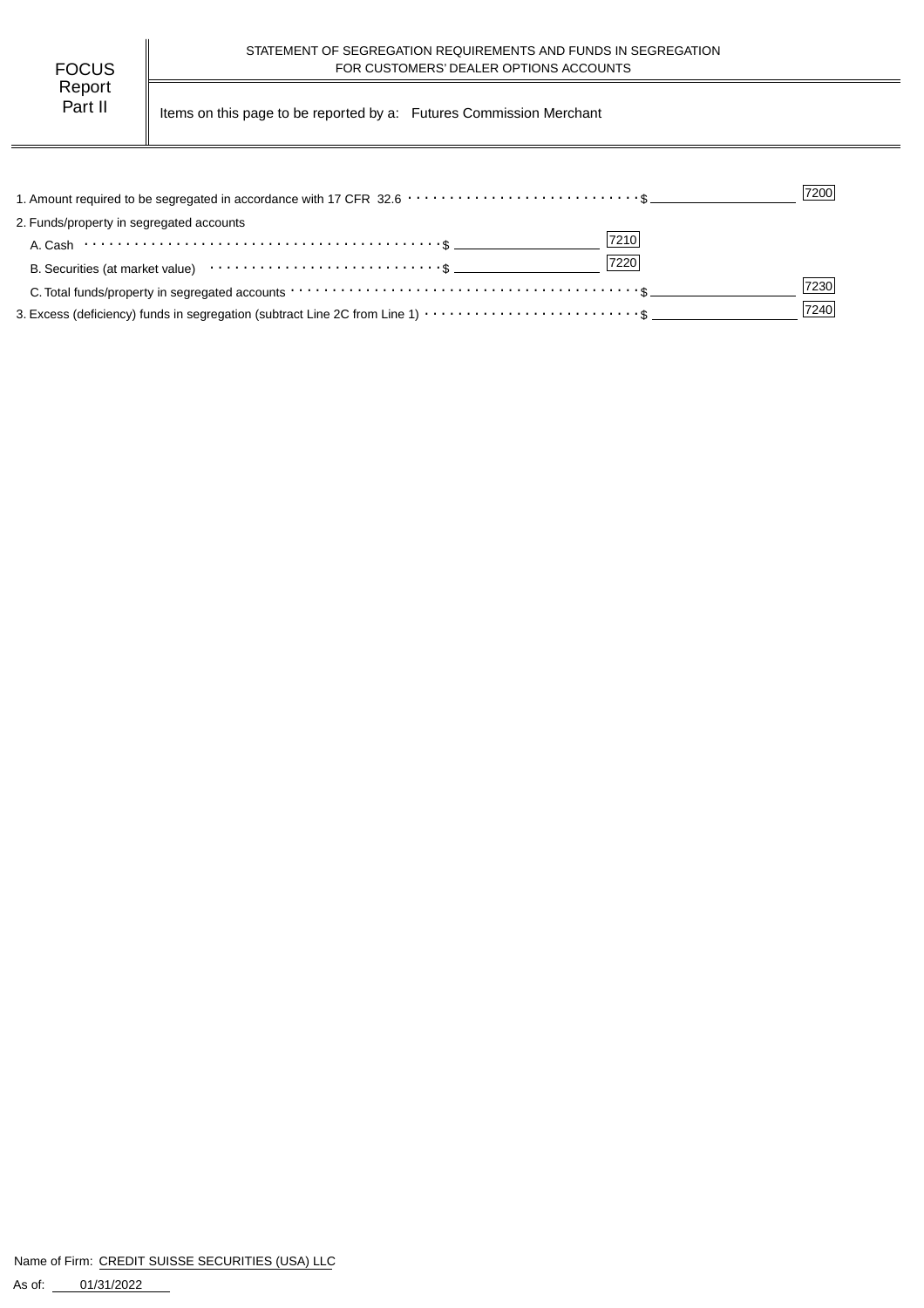## STATEMENT OF SECURED AMOUNTS AND FUNDS HELD IN SEPARATE ACCOUNTS FOR FOREIGN FUTURES FOCUS IN SEPARATE ACCOUNTS FOR FOREIGN FUTURES<br>Report

Part II | Items on this page to be reported by a: Futures Commission Merchant

#### FOREIGN FUTURES AND FOREIGN OPTIONS SECURED AMOUNTS

| Amount required to be set aside pursuant to law, rule or regulation of a foreign government                                |                    |                        | 7305 |
|----------------------------------------------------------------------------------------------------------------------------|--------------------|------------------------|------|
| 1. Net ledger balance - Foreign futures and foreign option trading - All Customers                                         |                    |                        |      |
| A. Cash                                                                                                                    |                    | 3,332,569,480 7315     |      |
| B. Securities (at market)                                                                                                  |                    | 915,635,807 7317       |      |
| 2. Net unrealized profit (loss) in open futures contracts traded on a foreign board of trade \$                            |                    | $(1,328,031,463)$ 7325 |      |
| 3. Exchange traded options                                                                                                 |                    |                        |      |
| A. Market value of open option contracts purchased on a foreign board of trade\$                                           |                    | 6,384,873              | 7335 |
| B. Market value of open contracts granted (sold) on a foreign board of trade \$                                            |                    | (4,674,100)            | 7337 |
|                                                                                                                            |                    | 2,921,884,597 7345     |      |
| 5. Accounts liquidating to a deficit and accounts with                                                                     |                    |                        |      |
|                                                                                                                            | 4,819,160 7351     |                        |      |
| Less: amount offset by customer owned securities expressional securities $\frac{1}{2}$                                     | 4,816,193) 7352 \$ | 2,967                  | 7354 |
| 6. Amount required to be set aside as the secured amount - Net Liquidating Equity Method (add lines 4 and 5) $\ldots$ , \$ |                    | 2,921,887,564          | 7355 |
| 7. Greater of amount required to be set aside pursuant to foreign jurisdiction (above) or line 6. \$                       |                    | 2,921,887,564 7360     |      |